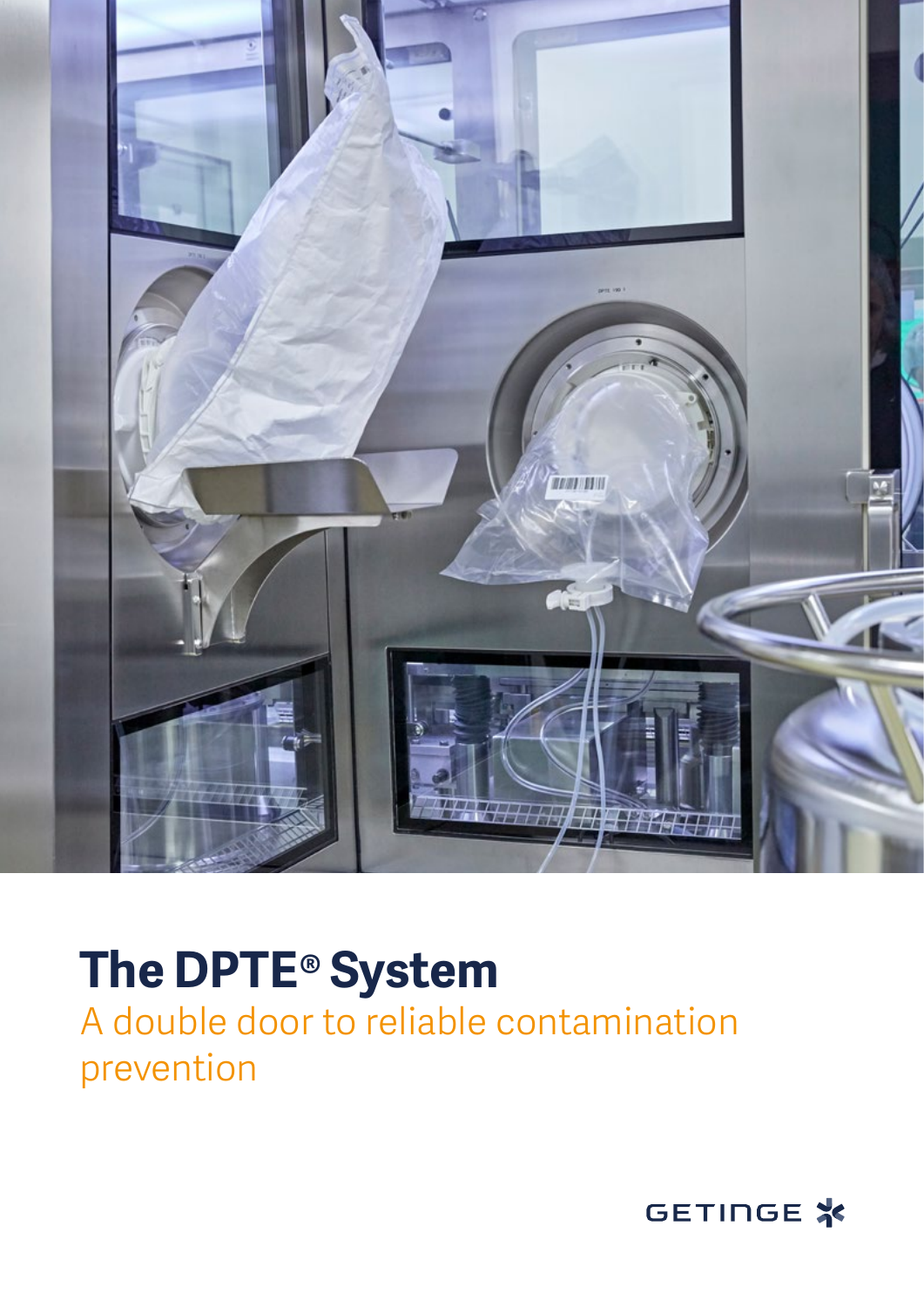# **DPTE® Alpha**

### The core of the system

# **DPTE® Beta parts**

#### The key to a safe transfer

#### **Single-use DPTE-BetaBag®**

Transfer of sterile or toxic products in and out of barrier systems is one of the most critical aspects of aseptic production. We offer a wide range of DPTE® Beta containers and DPTE-BetaBags®.

Safe bi-directional transfer is assured by these RTU (Ready To Use) or RTS (Ready to Sterilize) products, made of either multi-layer PE, PU or Tyvek™. The size, shape and material of the bag vary according to application and sterilization parameters. Components such as stoppers, plungers, plastic bottles can be inserted into a sterile zone.

The core of the DPTE<sup>®</sup> system is the Alpha part mounted on an isolator, filling line, RABS or cleanroom wall with its secure interlock connecting with the DPTE® Beta part for totally safe and leaktight transfer. Thanks to its refined design, surfaces can be easily cleaned and decontaminated.

> **DPTE® Beta containers** Getinge has many years' experience of developing solutions for filling suites and isolators in aseptic and pharmaceutical production. Containers are used to bring in, remove or transfer material from one containment area to another. Getinge produces PE and stainless steel (autoclavable) containers and also offers customized containers with specific baskets, drawers and accessories.



**Multiple sizes available**  $105 \text{ mm}$  270 mm 460 m

The DPTE® system is based on the interaction of an Alpha part with a Beta part – each fitted with a door, a lock and a sealing function.

#### **The XS eXtra Safe Alpha Port**

The DPTE®-XS Alpha part is connected to its Beta part by a manual 60° rotation which detaches the doors from their supports and joins them together. Tightness is secured by the lip seals of the new assembly. The door can now be opened without breaking sterility or containment.







190 mm 350 mm

Operator Side

Barrier System Side

Single-use pre-filled DPTE-BetaBag® : single-use in sterilization, but several connections possible without breaking sterility



Customized Drawe

Standard Insert

THE DPTE® SYSTEM THE DPTE® SYSTEM THE DPTE® SYSTEM THE DPTE® SYSTEM  $\bf 3$